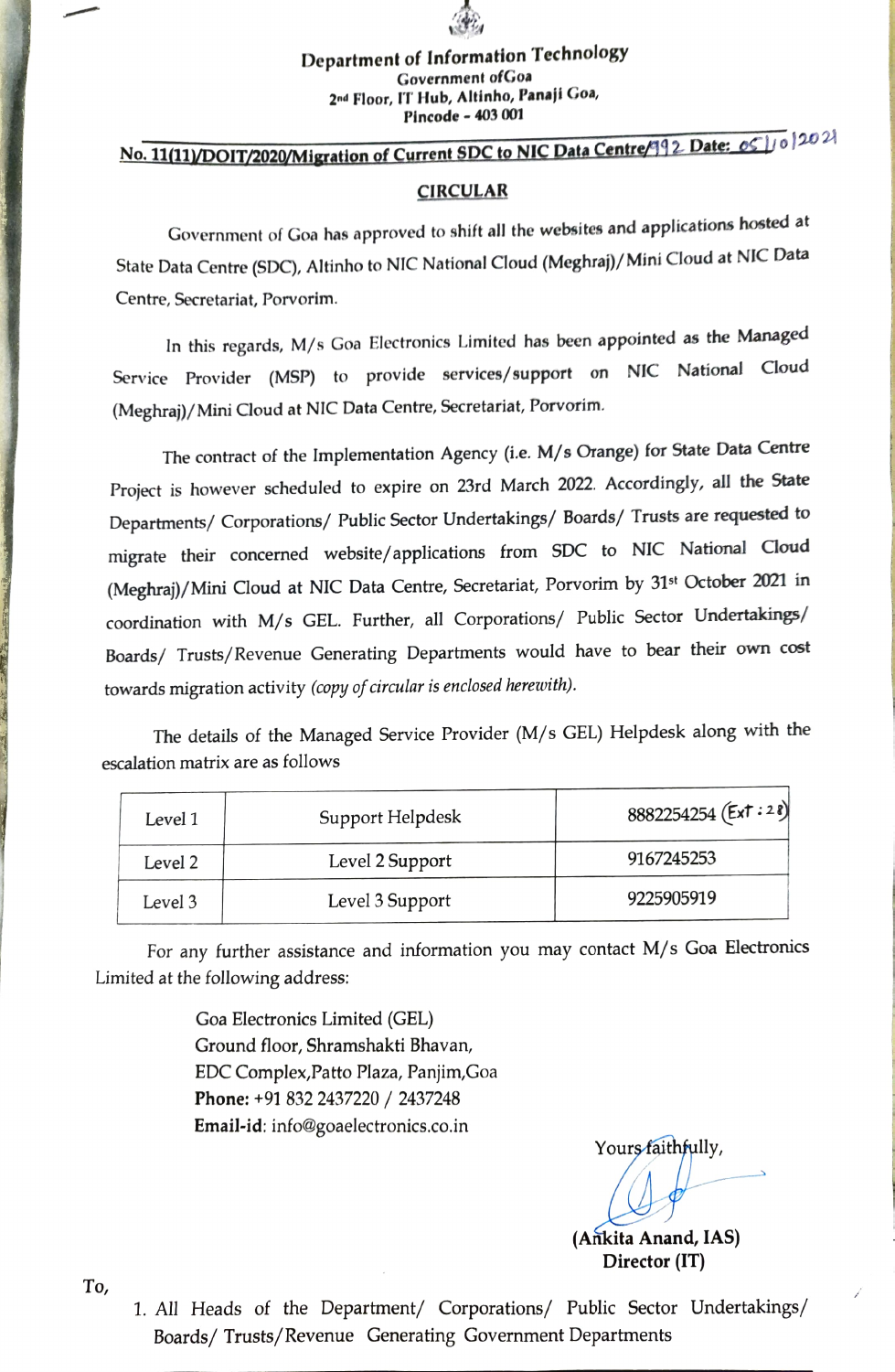- 2. The Managing Director, M/s Info Tech Corporation of Goa Ltd (ITG)
- 3. SIO, National Informatics Centre, Porvorim Goa
- 4. CEO, M/s Goa Electronics Limited, Panaji Goa

# Copy for information:

- 1) O.S.D to Minister (IT), Secretariat, Porvorim Goa
- 2) P.A to all the Secretaries to the Government of Goa, Secretariat, Porvorim- Goa.
-